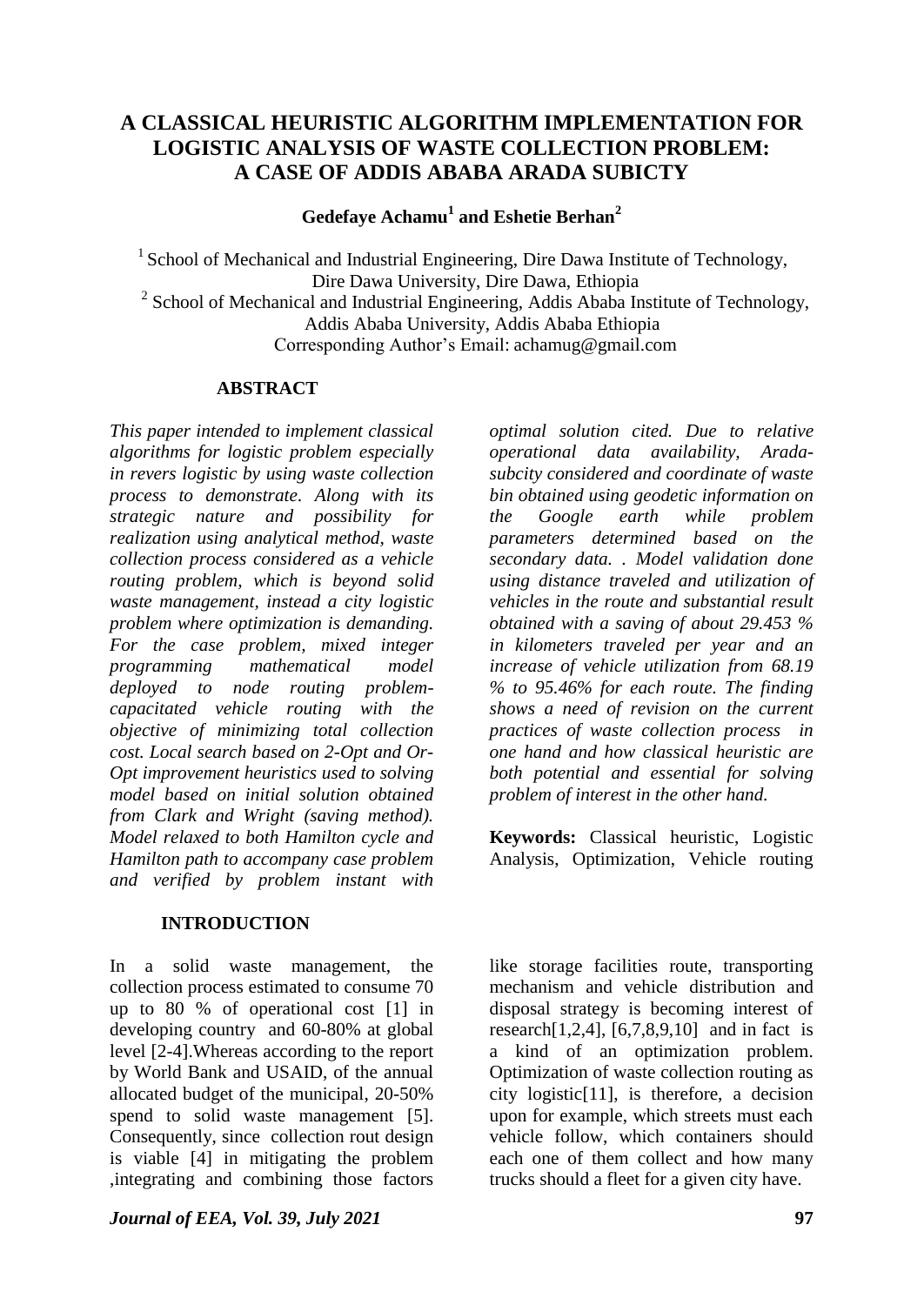The minimum cost at the underlying of customer satisfaction should be addressed and cost reduction in waste collection routing consist (i) minimizing vehicle trip to disposal site, (ii) optimizing the collection routing and (iii) maximizing the number of full loaded trip to the disposal site.

In its search space, optimization process is either continuous or combinatorial and combinatorial optimization problem (COP), deals to find the optimal solution (i.e. arrangement, grouping, ordering or selection) from a finite set of objectives to optimize (maximize or minimize) a function of discrete variable. Of course, the task of researchers in the area is to make ready the optimization problem for converting to decision problem, which always is either p or NP class [12]. The waste collection routing problem that can be simply taking as vehicle routing problem is an NP-hard, as it is difficult to have Polynomial algorithms to find the solution [13].

Vehicle routing problems (VRP) is a generic route management problems that could possibly extended in to various VRP variants. The mathematical formulation proposed by Baldacci, et al., [14] for generic VRP is based on the various assumptions regarding with capacity utilization, depot type, vehicle homogeneity, rout vehicle combination etc. Regarding to the actual logistic operation especially in urban areas the problem is a type of combinatorial optimization problem and can be formulate using two different mathematical problems, node routing problem [15] (the classic VRP/CVRP) and Arc routing Problems (ARP)[16].

Practically, the solid waste collection system in case of Addis Ababa city seems well fit for both modeling. For the latter case, those organized collectors are expected to collect the various inhabitants'

waste along the road near whilst the waste collection process by the agency using the transfer stations "the containers" is a kind of node routing and is the concern of this study. The waste collection process of the case study has been characterized with that of (i) containers have been emptied more than a week (ii) vehicles sometimes found Visiting collection points without service, "deadheading operations" and (ii) in balance route , overflow of wastes resulted from vehicle overload in some street and routes with under load capacity in other routes. The annual vehicle load utilization however found to be about 68%.

The study aims to optimize vehicle routing for the waste collection process by formulating a mathematical model and selecting the solution approaches for optimal vehicle routing. The remaining of the paper includes in section two a review of optimization solution approaches and waste collection optimization while section three about methods and material presentation. Result and discussion presented in section four with an optimal solution of the case study. Finally, conclusion is made and future work drawn in section five.

## **LITERATURE REVIEW**

Solid waste management is the action of collection transportation, storage recycling or disposal [4], [8] while solid waste management system consists of plans for how to manage the waste and plants for treatment [17]. The objectives behind solid waste management are vast but with at the heart of minimizing the adverse effect of the solid waste Tanaka, M (1998) in [15]. Concerning to the collection process the objective is either of travel time and /or travel cost, minimize number of vehicle route compactness, personnel and workload balancing [4], [8]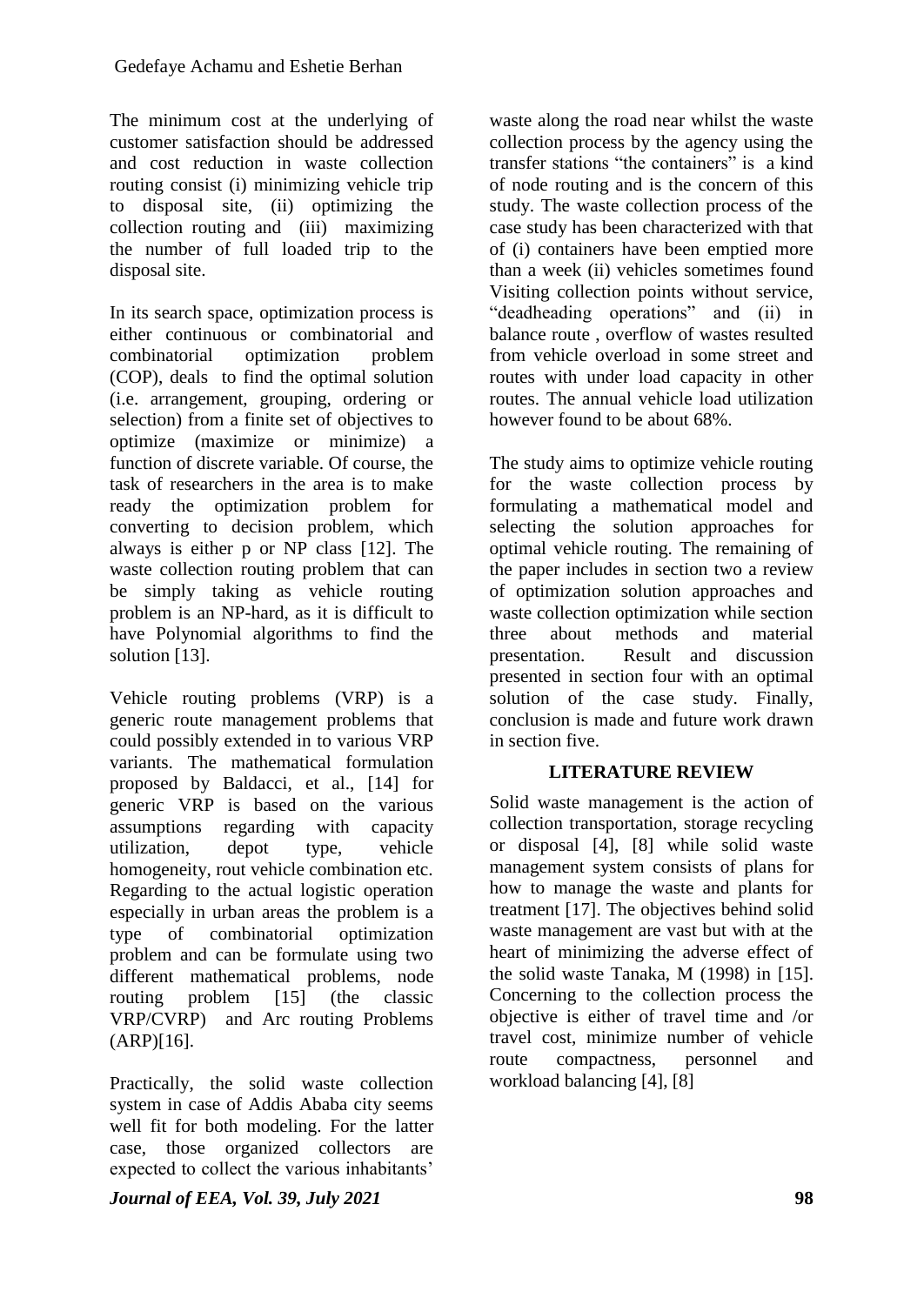Different solid waste management models like Cost Benefit Analysis (CBA), Life cycle Analysis (LCA) and Multi-Criteria Decision Analysis (MCDA) being forwarded [18]. The distinguishing factor for those models however, is either the goal or the methodology. It is the Cost benefit Analysis that hysterics with aim of this study problem From the logistic point of view, the municipality solid waste system has two basic planning tasks, location of facilities (plants, depots, warehouse, i.e. containers in this case etc.) and routing of vehicle and a kind of Strong NP-hard problem combining these two task is known to Location Routing problem (LRP).

To the best of our knowledge, the first article related to the optimization of waste collection routing is a paper studied in United States of America[19] for New York and Washington Dc cities. Following USA countries like Trabon, Turkey [10], Barcelona [20], Athens, Greek[21],Hanoi, Vietnam [22], and Porto Alegre, Brazil [23] tried to minimize the cost by optimizing collection routes. Related to the application of VRP variant to the solid waste collection process, it is VRPTW that has been employed in a great extent [11], [24], [25].

Waste collection process modeling problem and solution approach consequently become an important question in the optimization process and the vehicle routing problem for waste collection process is not far away for effect of the mathematical expression. To mention such mathematical model for instance linear programming [26] to optimize the solid waste disposal system, [27] to minimization cost of collection, transfer, refuse to energy (RTE) and disposal .However, due to the requirement of real world problems, a restriction has been invited on the domain of the decision variable and mixed integer programming (MIP) is to be mentioned especially when

there is a need to make an entity either passive or active. The municipal solid waste generation model based on cost optimization by [28] at different level of the waste management stage, a non-linear model for decision support of planner to the optimal number of landfill [29] are MIP. The comparative analysis made by Hasit and Warner [30] between linear programing (LP) and MIP shows that the latter performs well especially for increased facilities and discrete size of resource. Solution approaches must always come next and in an optimization problem, it has been generalized to have exact method, approximate method and heuristics method [31].

In exact method, the advantage is in getting of best solution (exact solution) despite of the unreason able amount of time needed especially when size of problem increase. Branch and bound and dynamic programming are the most approaches in an exact method that researchers has employed [32-34]. For an increase problem size, the aim is not to have exact solution rather an optimal one and an approximation method has been proposed to be employed as approach based on the approximation ratio  $\alpha$  for the feasible solution.

For the optimization problems  $O_p$ , if the algorithm  $\theta$  solves the problem instance  $I_n \in O_n$  and  $\theta$  can give a feasible solution for $I_n$ , the definition for the approximation ratio α depend on the measure of the  $\theta(I_n)$  and the measure of an optimal solution  $Opt(I_n)$  that is,  $\alpha(\theta) = min \frac{m_{I_n\theta}(I_n)}{m_{I_n\theta}(I_n)}$  $\frac{m_{ln} \theta \vee n}{m_{ln} \theta p t(l_n)}$ . Beside the degree of the final solution obtained, there is another very important difference between exact and approximate method, that is exact method can prove that no solution exist in the case problem.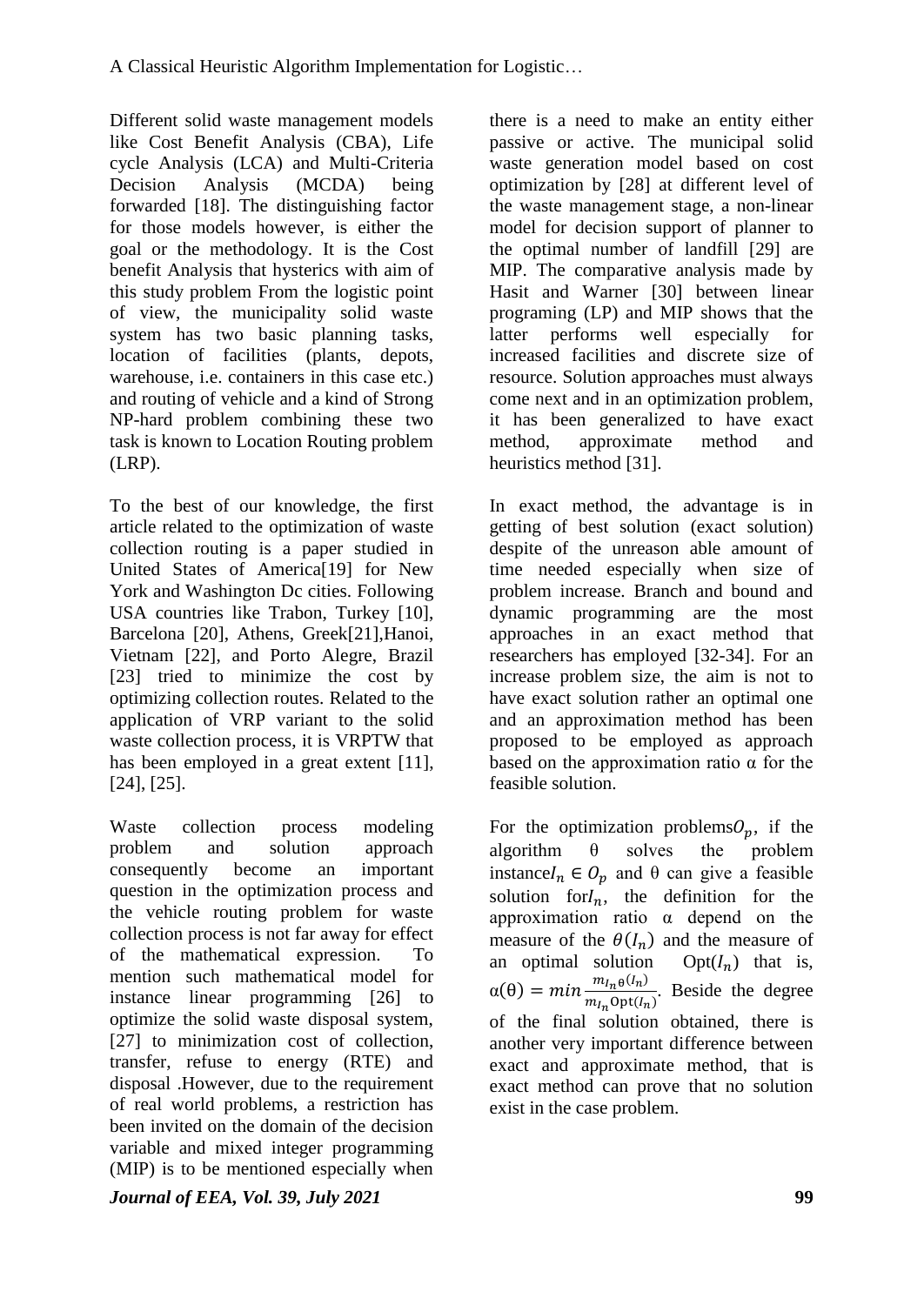Heuristic method is either rout building that start from scratch or route improving by which an algorithm that tries to produce an improved solution because of an already available solution.

Having of the computational complexity  $O(n^2 \log n)$  as an advantage to be solved in a polynomial time the Clark and Wright method since it introduced several enhancements have been proposed for it. Gaskell (1967) and P. Yellow (1970) in [34] for instance proposed  $S_{ij} = c_{i0} +$  $c_{i0} - \lambda c_{i,j}$  for route shape  $\lambda$  parameter weighing relative importance of  $c_{ij}$ . For the other parameter  $\mu$  Paessens (1988) in [34] improved the saving algorithmto  $s_{ij} = c_{i0} + c_{j0} - \lambda c_{ij} + \mu |c_{io} - c_{jo}|.$ 

Remarkable improvement even from the best known solution was obatined by Gilbert, et al. [35] when the parallel version of Clark and Wright method combined with a 3-Opt local search heuristcs. The result obtaine by the paralle saving method outperform the sequential one and it was on average of 6.71% above the best known solution when combined to 3-Opt.

The 3-Opt. method however is an improvement hueristic under the general terminology of the r-Opt(or sometimes called K-Opt) by which about r arcs are to be removed and replaced by the other r arcs and the neighborhood obtained and cannot be improved further is an r- Opt optimal. Both 2-Opt and 3-Opt improvements are a local search heuristics under r-Opt,  $r \in (2,3,...,n)$  and ncreasing the value of r guarantees a better solution with higher computational effort [36]. As a modification for r-Opt, several approaches has been researched like Lin and Kernighan (1973) and Or-Opt by Or (1976) in [35]. While it is the Or-Opt which aims in displacing strings of three, two or one consecutive vertices to another location utilized in this study These three

options of the Or-Opt denoted in this study as Or-Opt [3], Or-Opt [2] and Or-Opt [1] respectively to the three, two and one vertices displacement. As cited in [37] about local search in a combinatorial optimization, E.Aarts and J.K Linstra (1996) found that the 3-Opt outperforms the 2-Opt only by 2% for 100 customer problem. While the 4-Optalgorithm is not better than 3-Opt algorithm, the longer the value of r the longer it would take the computational time. Or-Opt algorithm on the other hand has an advantage over the 3- Opt. In 3-Opt it is must to reverse the direction of route and there is a possibility of obtaining infeasible solution whereas the Or-opt operator can keep the route direction and guarantee a feasible solution.

Output quality of the local search heuristics however depends both on the initial solution and the mechanism of the neighborhood used and that is why the Clark and Wright method applied here to intiate the solution.

Generally, with respecte to modeling issue and from the logistic point of view, the municipality solid waste system has two basic planning tasks, location of facilities (plants, depots, warehouse, i.e. containers in this case etc.) and routing of vehicle. As a gap identified theoretically, local search or improvement heuristic potentially depends on both the initial solution and the mechanism of the neighborhood use*d, wherea*s of the reviewed result what a researcher have emphasized for is the latter and no literatures found to deploy construction heuristics to initiate improvement heuristics as what we perform by using saving.

# **Methods and Materials**

For the realization of the cas study waste collection process the problem has to be defined and a coceptual model supposed to be develpbed alnog with decicion variable and parameters of the problem.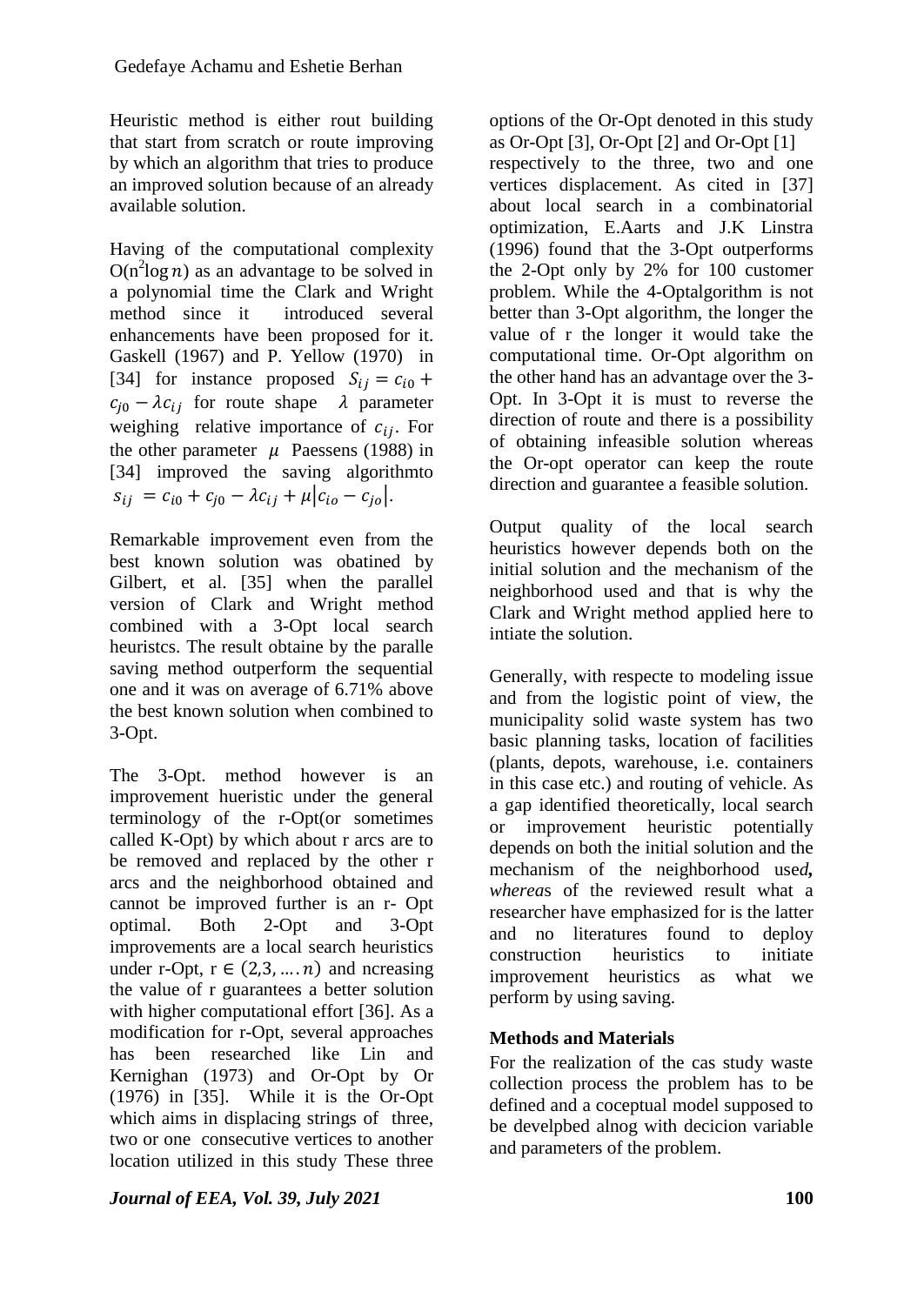## **Problem Description and Concetual Model Development**

Tomodel mathematicalythe case study, a description of the prblem made based on the generic capacitated routing problem (CVRP) and a single depot with a homogeneous fleet of vehicle. For set of homogeneous vehicles K, set of collection point P, the CVRP mathematically can be described by a directed graph  $G = (V, A)$ , which consists (n+1) vertex for  $V = n = 1$ the depot,  $V = 0.2, 3, \dots, n$  are collection points and  $V = n + 1$  the landfill. While A represents the arcs for  $A = \{(i, j): i, j \in$ 

 $V, i \neq j$  to form a connection between depot and collection point and among collection points. The vehicles leave the depot empty, collect the waste of each customer at each collection point P to transport to the dump site and return to the depot empty. The objective of the study is to find the set of vehicle routes servicing all the customers with the minimum total distance.



## **Variable, Parameters and Mathematical Model**

- $x_{ij}$ : The binary variable "decision"
- variable" and  $x_{ij}$  is one if the vehicle k
- traverse arc  $(i, j)$  otherwise zero.

Q: The maximum allowable capacity of the vehicle (in kg)

 $q_i$ : The amount of waste at a collection point *i*, for  $i = 2...n$ ,  $q_i = 0$  for  $i =$ 0 and  $i = n + 1$ .

 $d_{ij}$ : Euclidean distance between points *i* and *j*.

Moreover, each collection point  $(v= 2...n)$ can designated as  $C \in (c_1 \dots \dots \dots c_n)$ 

An assumption then drawn for the implementation of integer programming as follow

- i. The collection process of the waste for the model starts at the point where residential waste accumulated and ends at the landfill
- ii. No consideration is given to the separation of the waste at all
- iii. The collection point for the solid waste is for all waste generator agents (residential, institutions, industries)
- iv. Transpiration cost is a function of the distance traveled
- v. All tours start and end at the single depot
- vi. The effect of the traffic congestion on the total cost for the objective function is trivial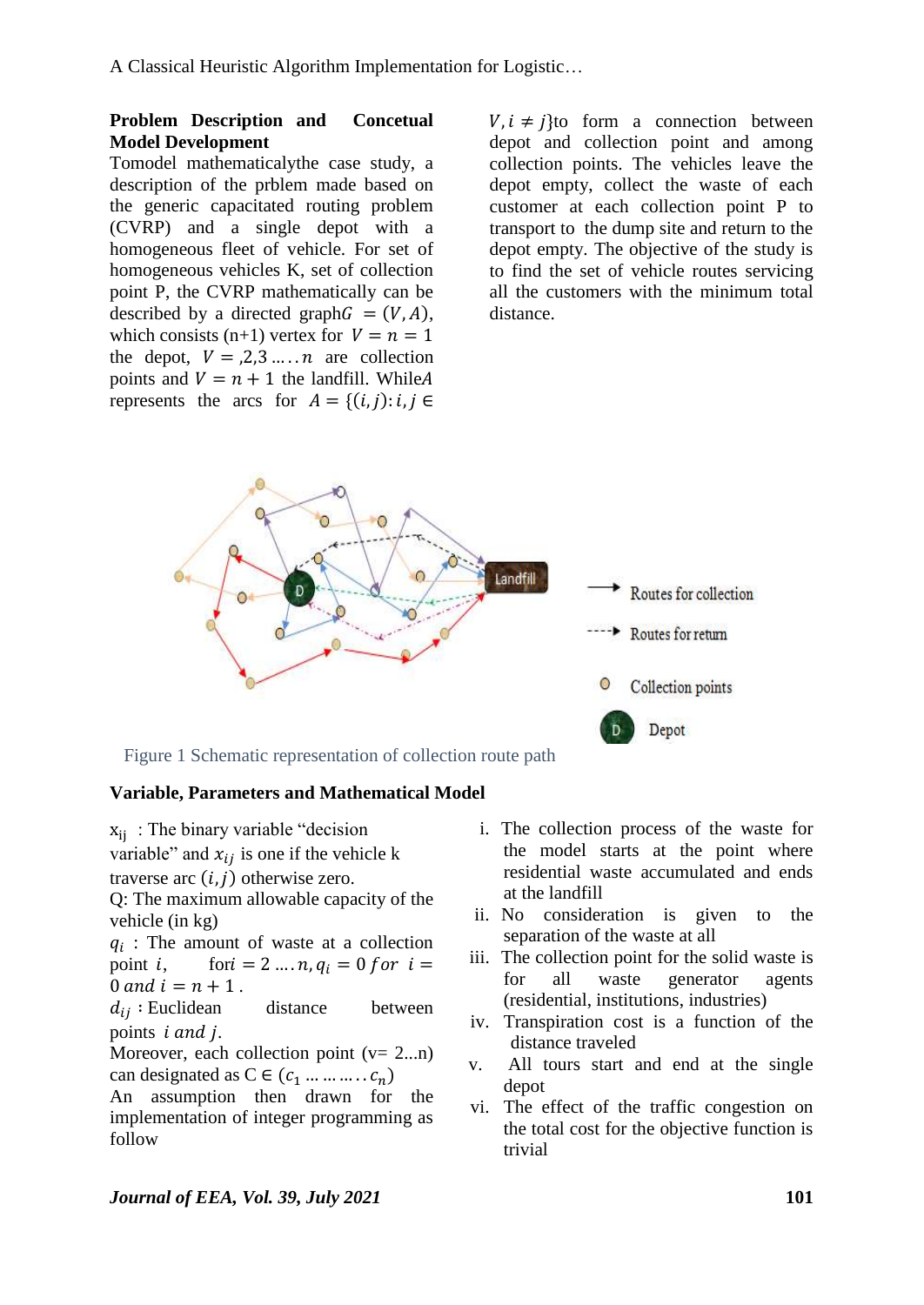vii. All collection centers are nearby to the street of the truck

The conceptual model assumes no plant for recycling, compositing or incinerating. Hence, the objective is to minimize the total distance traveled to reduce the transportation cost of the solid waste from various collection point to the disposal site. The mixed integer-programming model is formulated and each of the constraints like degree constraint, flow constraint, capacity constraint and sub tour constraints considered by respective equations.

$$
= \sum_{i \in V} \sum_{j \in V \backslash i} \sum_{k \in K} d_{ij} \tag{3.1}
$$

$$
\sum_{i \in V} \sum_{k \in K} x_{ij} = 1, \quad \forall j \in c \tag{3.2}
$$

$$
\sum_{\substack{j \in V \\ k}} \sum_{k \in K} x_{ij} = 1, \quad \forall i \in c \tag{3.3}
$$

$$
\sum_{\substack{1\\k}} x_{1j} = K, \quad j = 2 \dots n \tag{3.4}
$$

$$
\sum_{1}^{n} x_{j,n+1} = K, \quad j = 2 \dots n \tag{3.5}
$$

$$
x_{n+1,i} = k, \qquad \text{for } i = 1 \tag{3.6}
$$

$$
\sum_{i \in V} x_{ij} = \sum_{j \in V} x_{ji} \quad \forall i, j \in V \setminus \{1, n+1\} \quad (3.7)
$$

$$
\sum_{i \in C} q_i \left[ \sum_{j \in V} x_{ij} \right] \le Q \ \forall ij \in v, i \ge 2, i \ne j \quad (3.8)
$$

$$
u_i^k - x_j^k + Qx_{ij}^k \le Q - q_i \tag{3.9}
$$

$$
q_i \le u_i \le Q, \quad \forall i \in V \setminus \{0, n+1\} \tag{3.10}
$$

$$
x_{ij} \in \{0,1\} \quad \forall i,j \in V, k \in K \tag{3.11}
$$

$$
Q, q_i \text{ and } d_{ij} \ge 0, \forall \tag{3.12}
$$

A two-phase local search applied, the Clark and Wright method in the first phase, 2-Opt and Or-Opt heuristic implementation in the second phase. This is because of that the outcome of the local Search is dependent to both initial solution and mechanism of the neighborhood used and hence this study applied the Clark and Wright method to initialize the solution.

For the vehicle capacity Q and customer demand  $q_i$  at each point, Clark and Wright method implemented using the following procedures.

- Generating rout  $r_i$ , for  $i = 1, 2...n$  to get for instance,  $r_1 = 1 - i - 1$  and  $r_2 = 1 - j - 1$  for customer *i and j* and starting point of 1 (depot.) (figure 3)
- **↓** Calculate the savings  $S_{ij}$ using  $S_{ij}$  =  $d_{1i} + d_{j1} - d_{ij}$
- sorting down the list of saving in decreasing order
- $\overline{\phantom{a}}$  Assigning the customer to the route starting with the highest saving



Figure 2 Generated route (for 31 customer points)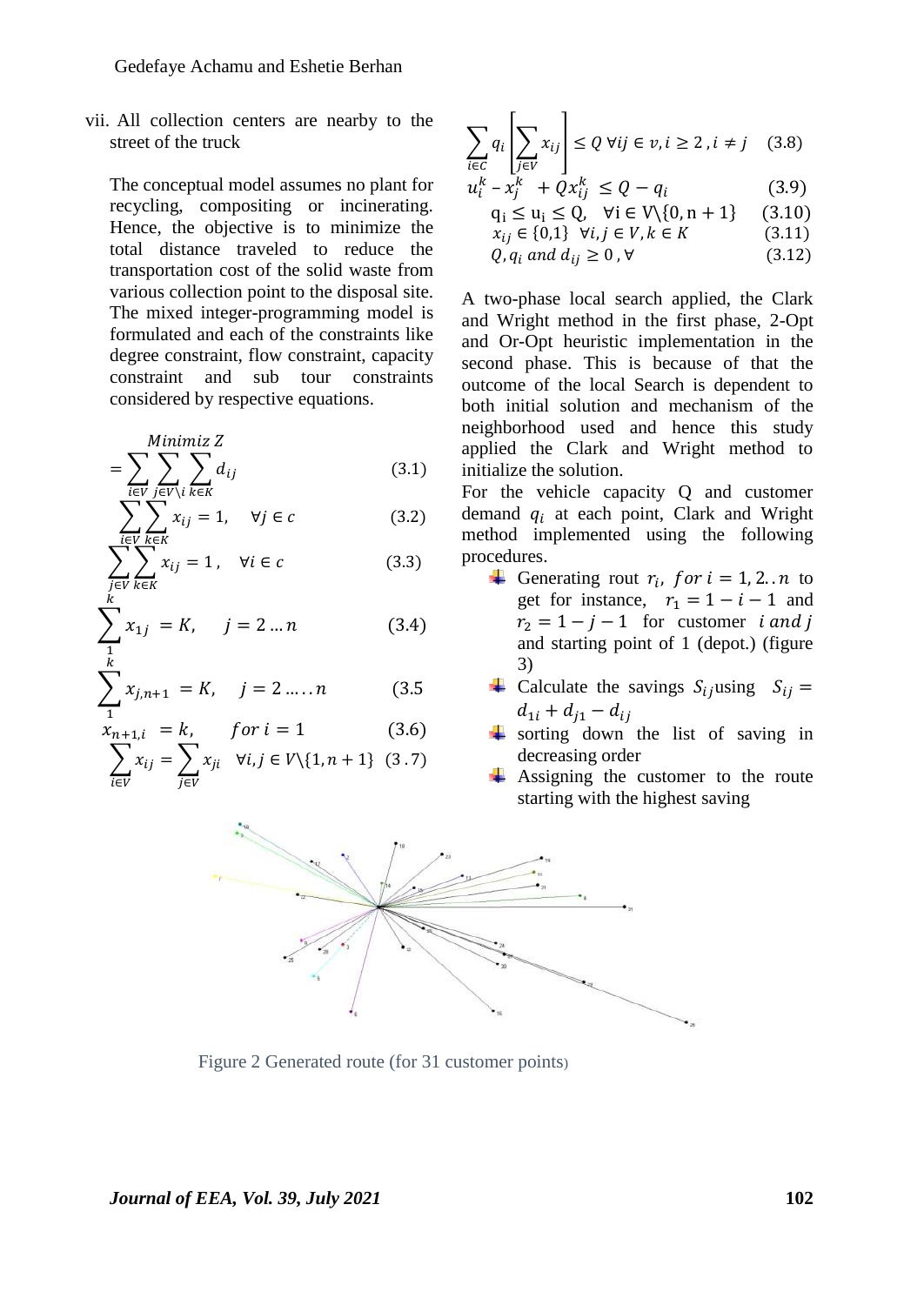The generated route then has to be combined keeping that (a) the combined route cannot exceed vehicle capacity  $(d_i + d_j \leq Q)$ , (b) no insertion is possible in the interior of the tour. While merging the rout combination operation applied iteratively to pertain the parallel version of the saving method. Constraint 3.5 gets relaxed both in the initial solution and improved one to a a Hamilton path with  $d_{il}^{e}$  denotes the distance between the end customer point *j* and the landfill,  $d_{1l}$  is the distance between depot and landfill and  $hp_{di}$  is the Hamilton path of route  $i$ . Once the initial solution initiated using the saving method, the local search improvement heuristics deployed based on (i) intra- route (figure 6. a) and (ii)





inter-rout (figure 6. b) operations to improve the solution. while applying the immprovement heuristics ,instead of chossing the best pairing of route at each step, a pair of routes sellected at random so as not to be trapped locally and choose the best overall solution.

dummy distance  $d_{il}^e$  between each customer of the rout and depot of the Hamilton cycle (figure 4). Equation 3.13 gives the total distance of the optimized solid waste collection route  $(Rd_{opt})$ 





The 2-Opt operation is an intra-rout operation and for a given feasible tour T the improvement algorithm repeatedly performs atour modification based on exachanging or moves until a tour is reached for which no operation yileds an improvement (locally optimal tour). To effect this k routes randomlly sellected from the resultd saving algorithm then two edges from the hamiltation path are removed (edges with doted line in figure 5) to have a paire of arcs  $(i, i + 1)$  and  $(i + i + 1)$  and removing of these edge is to replace one edge by another .i.e.  ${i, i + 1}{j, j + 1} \rightarrow {i, j}{i + 1, j + 1}.$ The 2-Opt algorithm adpoted is based on  $O(N^2)$  so as to sellect two arcs  $(a_i)$  to be replaced in order to construct a new cycle (route).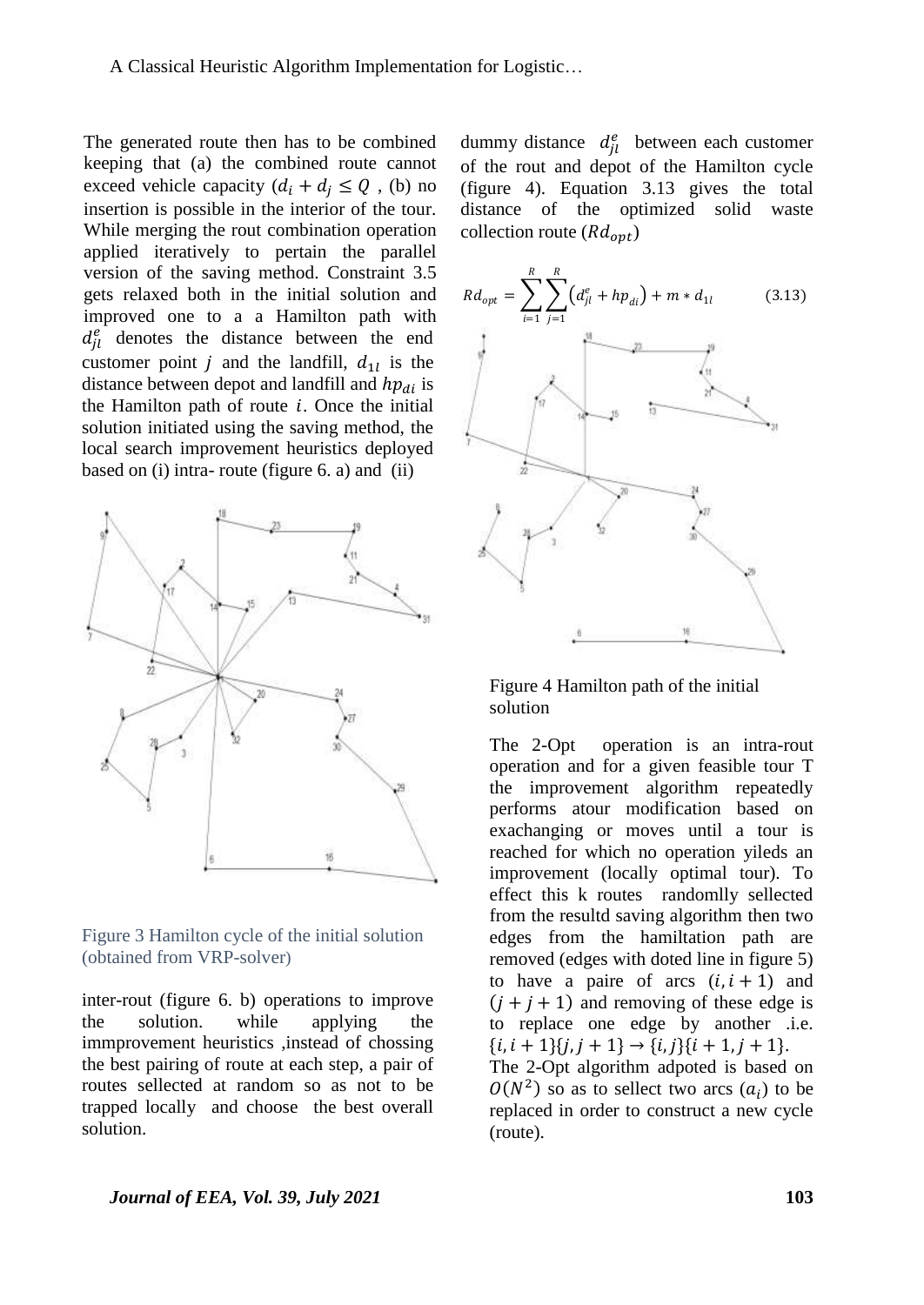K is the number of arcs being replaced and N is the total number of arcs available in the route while letter G is the graph of the cycle that consists of  $a_1 a_2 ... a_{N-1}$  arcs with a Hamilton cycle of total length TL (G).  $G_{current}$  Indicates the incumbent graph of the problem which possibly replaced by the new graph  $G'$ . In the 2-Opt operator the neighborhood of graph G searched by removing  $arc(i, i)$  and  $(i + 1, j + 1).$ 

The process continues until no improvement is made and it is the total length, which helps in determining the exchange. As described Or-Opt is a modification of K-Opt and its advantage over 3-Opt is it can keep the route direction (figure5) and and guarantee a feasible solution. Of course Or-Opt can be considered as part exchange of 3-Opt (i.e. a section of route/s (one, two or three continuous points) between two points.



Figure 3 The Or-opt operator procedures (adapted from[38]

The relocate operator in Or-Opt algorithm works as if customer  $i$  is in route B=  $(1, \ldots, i, i + 1, \ldots, 1)$  and customer j is in route A  $=(1, ..., j, j+1...1)$  removing customer i from route B (shirking of route  $B'$ ) to insert in to route A (expanding  $A'$ ) so as to get the new routes  $B' = (1, \ldots, i - 1, i + 1, 1)$  and  $A' =$  $(1, \ldots, i, i, j + 1, 1)$  and the shrinking and expanding of routes continuous till no possibility is occurred due to constraints (capacity).

The standard Or-Opt[n] for  $n \in (1,2,3)$ considers moving of n customers to another position of the same route (intra-route). One of the important contributions of V. Snyder's VRP solver is the possibility of applying Or-Opt (n) operators for inter route improvement. Applying improvement heuristic, however, the total cost of the Route distance (Rd) decreased from 810.04 kilometer to 780.9 kilometer and the vehicle utilization (Vu) in percentage increase from 76.6 to92 after 69 swap,7 2-Opt, 2 Or-Opt[1], 395 Or-Opt[2] and 222 Or-Opt[3] moves .

The number of route "number of vehicle" also reduced from six to five. With the same procedures for other nine instances, table 2 shows the comparison between the optimal solution, classical Clark and Wright method solution and proposed model solution of the study.

The comparison is in terms of solution quality (cost) and as it is clearly shown in the table for the value of CWVSPR (comparison between the classical Clark and Wright method and proposed approach) in column five each values are positive (in percentage) and indicates that the proposed model outperforms the classical CW method.

While the values given in column six are comparison, values for proposed model (PR) and the optimal solution by author (Opt). The negative sign given in column six indicates the deviation of proposed. Solution from the optimal one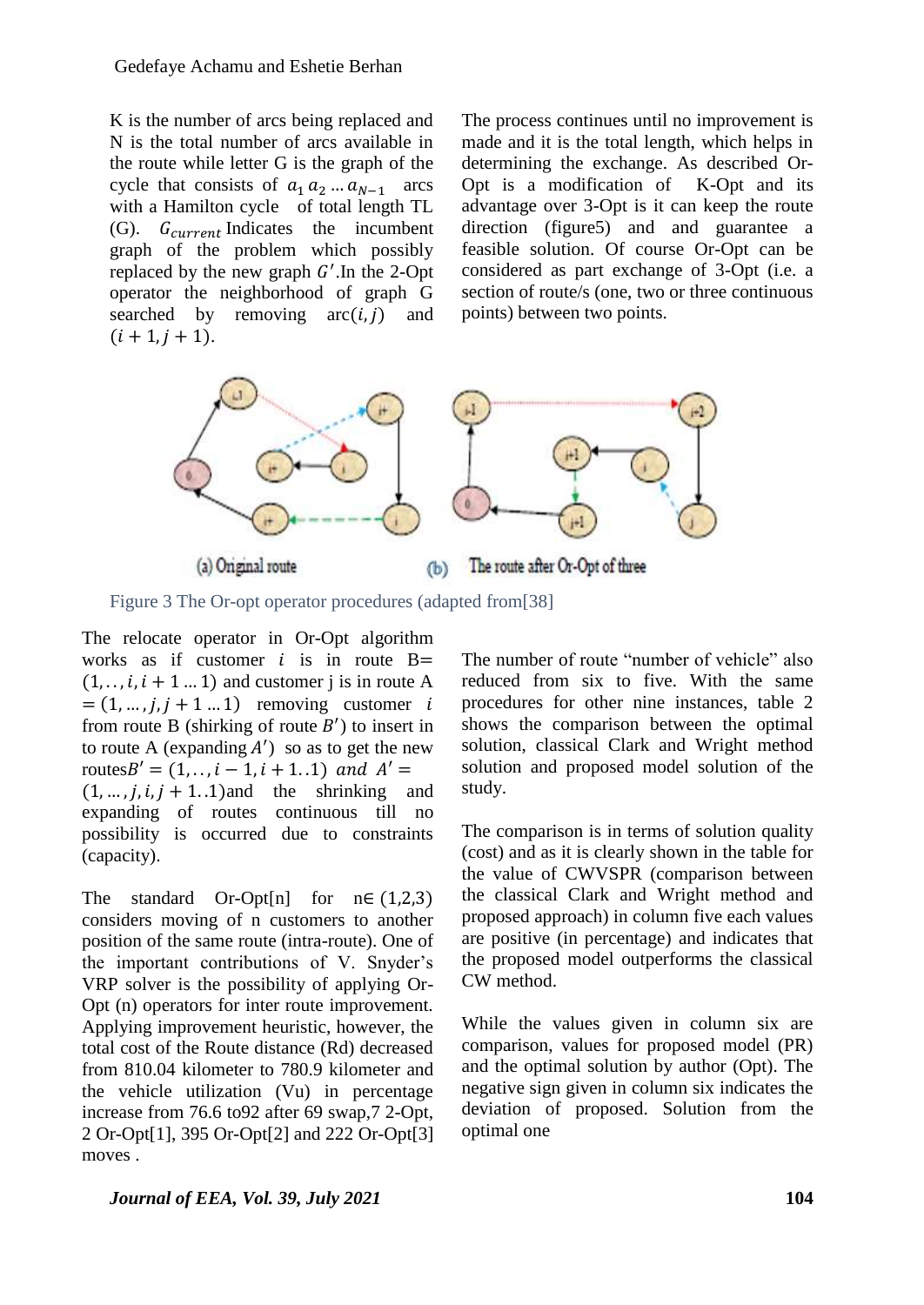

Figure 4 (a) Initial solution routes for An34k5 instance



Figure 6 (b) Improved solution routes for A-n34k5 Instance

Possible to say almost all values, in column six are below one and this indicates the performance of the application of the local search is to some extent inevitable and would bring a solution approximately near to the optimal one. In all cases the vehicle capacity is 100 cubic meter. CWVSPR =  $\frac{(V_{\text{CW}} - V_{\text{PR}})}{V}$  \* V 100%, and PRVSOpt =  $\frac{(V_{\text{Opt}} - V_{\text{PR}})}{V}$  $\frac{p t VPR}{V_{\text{Opt}}}$ 100%.

#### **Results and Discussion**

The daily waste generation rate of the Addis Ababa city is 0.4kg per capita per day [40] and there is only open dumping site called "Repi or Koshe located 13 km away from the city center and vehicle (truck) from the various residential zones hauling the wastes to the dumping site.

The compactor truck is expected to make a maximum of two to three trips per day with a capacity of caring 27000 kg per a trip.

There are about 668 collection points in the city and found in scattered manner as depicted in figure 8. The compactor has to visit different collection points until it gets fully loaded. In the current collection process however, there is no any clearly defined routing for a vehicle where to start and end for a trip. On the other hand, the planned amount to be collected for 2014/15 was 497,264.562 ton and only 311,844.303ton collected which is 62.71% of the plan.

The case sub city selected for this problem, Arada sub city, has a total of 474.3cubicmeter solid waste was collected through seven trips each. Each of the vehicles has to be returned to the depot and the distance from the landfill to the depot is 6.06 km i.e., a total distance of 61.92 km per day.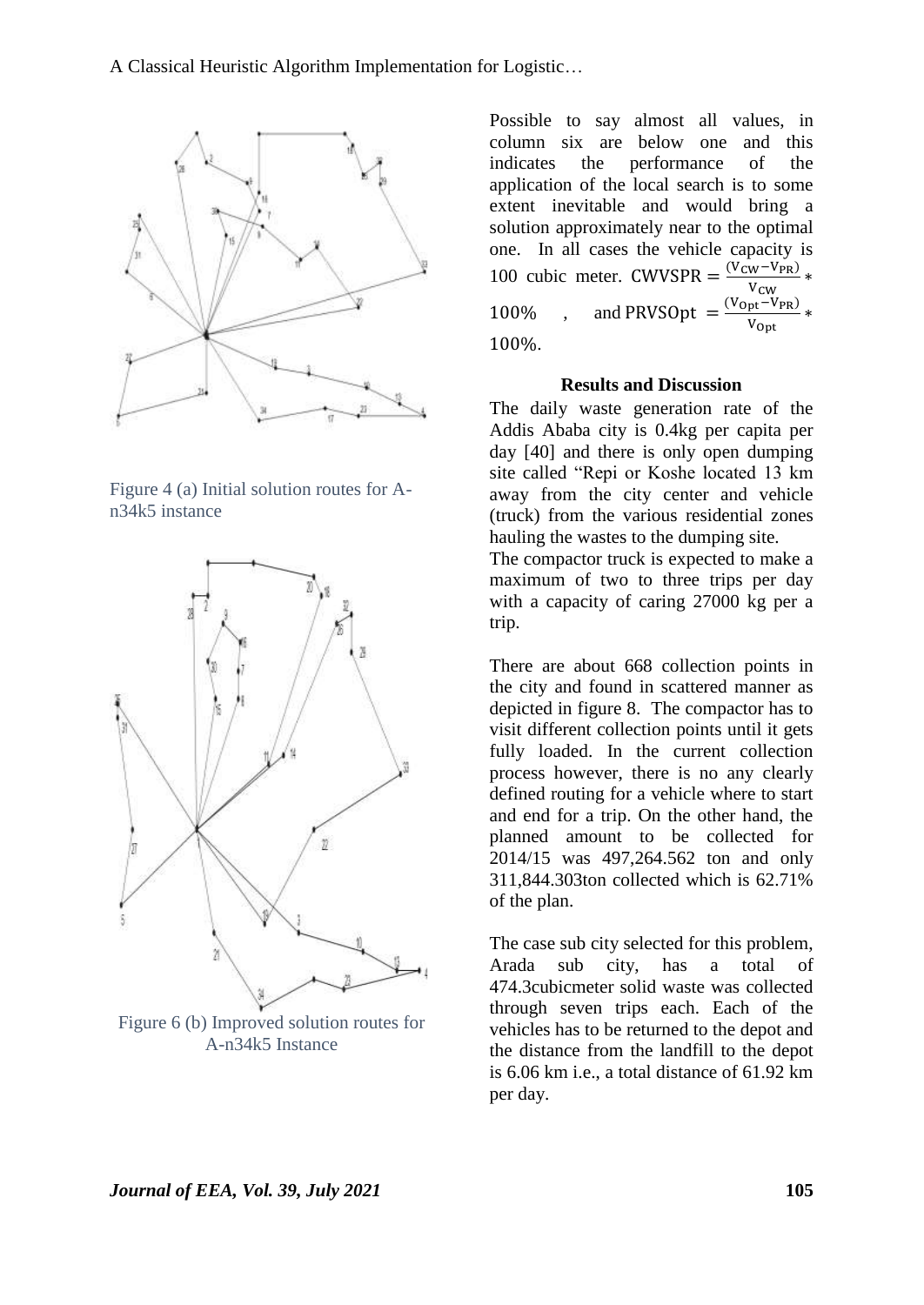Gedefaye Achamu and Eshetie Berhan

The annual average vehicle utilization is 68.65% with the total distance coverage of 23290.513km per year.

The stochastic recyclable fraction (SRF) of the stochastic overall waste generation rate (SOWG)[41] method followed to consider dynamic nature of the case study. A one year collection points monthly generation rate with mean of 15.4 and 11.00 standard deviation guarantee (With a value of  $p = 0.005$ ) the distribution of solid waste generation of each collection point is a triangular distribution with a value of  $a = 5.5$ ,  $\mu = 14$  and  $b = 40.5$ .

The test result of the analyzed data for normal distribution gives a good fit of each point but with a  $p$  value of 0.009, the less the  $\nu$  value the less the chance of being uncertain. The analytical stochastic recyclable fraction described as equation 4 for probability distribution  $f(X)$  of SRF and cumulative distribution function (CDF)  $F(x)$ .

$$
f(X)
$$
  
= 
$$
\begin{cases} (x-a), & \text{if } a \le X \le \mu \\ (b-x) & \text{if } \mu \le X \le b \end{cases}
$$
 (4.1a)

$$
\begin{cases}\n\int_{a}^{X} f(x-a)d_{x} & \text{if } a \le X \le \mu \\
\int_{a}^{b} f(b-x)d_{x} & \text{if } \mu \le X \le b \\
\int_{x}^{x} f(b-\chi)d_{x} & \text{if } a \le x \le \mu \\
b-\sqrt{2-2u} & \text{if } \mu \le X \le b\n\end{cases}
$$
\n(4.1c)

A random number generated between zero and one (0, 1) for the value of  $u = F(X)$ to generate the value of SRF =x based on equation 4.1c gives a distribution of figure 7 and the daily solid waste generation 497.26 cubic meters after five years.



**Figure 7 Distribution of solid waste generation**

City of Addis Ababa located at [9°1′48″N38°44′24″E](http://tools.wmflabs.org/geohack/geohack.php?pagename=Addis_Ababa¶ms=9_1_48_N_38_44_24_E_type:city%282757729%29) Coordinates and Arada sub city geographically located between [9°2′9.6″Nand 38°45′8.28″E](https://tools.wmflabs.org/geohack/geohack.php?pagename=Arada_%28Addis_Ababa%29¶ms=9_2_9.6_N_38_45_8.28_E_type:city_region:ET) and the longitudinal and latitudinal point of each -collection point determined from both Google earth and Google map engines.

|                | Clark and Wright (CW)         |       |         |         | Improvement heuristics (IH)        |     |        |      |
|----------------|-------------------------------|-------|---------|---------|------------------------------------|-----|--------|------|
| Route          | Sequence                      | RC    | RD      | VU      | Sequence                           | RC  | RD     | VU   |
|                |                               |       |         | $(\% )$ |                                    |     |        | (% ) |
| 1              | $1 - 34 - 17 - 23 - 4$        | 92    | 165.9   | 92      | $1 - 2 - 5 - 31 - 6 - 27 - 5 - 1$  | 89  | 146.5  | 89   |
|                | $13 - 10 - 3 - 19 - 1$        |       |         |         |                                    |     |        |      |
| $\mathfrak{D}$ | $1 - 27 - 5 - 21 - 1$         | 48    | 77.59   | 48      | $1 - 8 - 7 - 16 - 9 - 30 - 15 - 1$ | 86  | 102.14 | 86   |
| 3              | $1 - 6 - 31 - 25 - 1$         | 54    | 92.45   | 54      | $1 - 11 - 18 - 20 - 1 - 24 - 2$    | 93  | 176.42 | 93   |
|                |                               |       |         |         | $28-1$                             |     |        |      |
| $\overline{4}$ | $1 - 7 - 9 - 2 - 24 - 28 - 1$ | 99    | 131.09  | 99      | $1 - 21 - 34 - 17 - 23 - 4 - 13$   | 96  | 166.88 | 96   |
|                |                               |       |         |         | $10-3-1$                           |     |        |      |
|                |                               |       |         |         |                                    |     |        |      |
| 5              | $1 - 33 - 29 - 32 - 26$       | 100   | 209.06  | 100     | 1-19-22-33-29-32-26-               | 96  | 188.96 | 96   |
|                | $18-20-12-16-1$               |       |         |         | $14-1$                             |     |        |      |
|                |                               |       |         |         |                                    |     |        |      |
| 6              | $1 - 15 - 30 - 8 - 11$        | 67    | 134.32  | 67      | $\overline{\phantom{0}}$           |     |        |      |
|                | $14 - 221$                    |       |         |         |                                    |     |        |      |
| Total          |                               | 460   | 810.41  |         | $\overline{\phantom{a}}$           | 460 | 780.9  |      |
| Average        |                               | 76.67 | 135.067 | 76.6%   |                                    | 92  | 156.18 | 92%  |

**Table 1 solution for A-n34-K5** *instance based on CW and Improvement heuristics*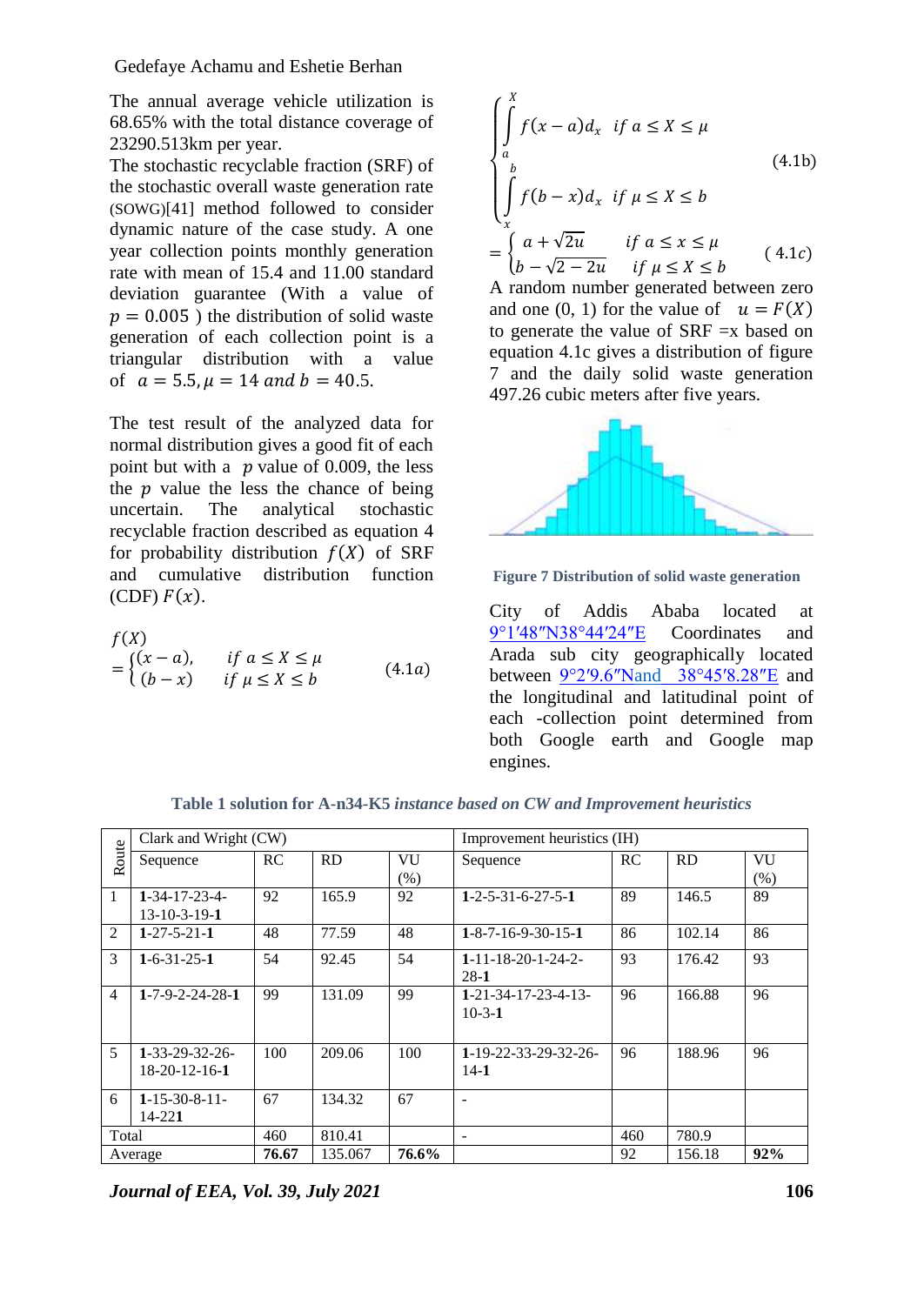A Cartesian coordinates known as Geocentric coordinate used to determine the x, y coordinate of each collection point.  $x = R \cdot cos(LAT) \cdot cos(LON)$  (4.2a)

$$
y = R \cdot \cos(LAT) \cdot \sin(LON) \tag{4.2b}
$$

A Euclidean distance measure followed and the distance matrix obtained using the formula

$$
d_{ij} = \sqrt{(x_i - x_j)^2 + (y_i - y_j)^2}.
$$

Using equation 4. 2 the coordinate of the 31 collection, the depot and location of the landfill determined (figure 9). The direct graph mathematical model from equation 3.1-to 3.12 then treated for the value of  $V=n=1$  the depot,  $V=2$  (32)

Table 3 gives the solution for the problem and the total travel distance of 45.1 kilometer per day confirmed. this solution is obtained after performing of 12 times three collection points, 23 times two collection points and 5 time one collection point relocation by using the Or-Opt move operation and two time 2-Opt as well as a six time exchange of customers between two route by swap operator. The total time to compute this solution is about 0.09 second with a building time of .00 second on the VRP solver of version 1.3. Based on the data obtained from the case company the minimum and maximum trip a compactor should make respectively is two and three and there are four compactor vehicles. The average-loading time in each collection point estimated to be15 minutes while the time for unloading at the landfill is 7 minutes.

The working hour per a day is 18 hour and the speed of the compactor is restricted to 40km per hour. Based on this input, the proposed solution guarantees a total time of 8.88 hours and makes us chanceful to assign one vehicle for more routs keeping the maximum trip. Hence, if the plan is to work with a maximum trip per a day, only two vehicles required and three vehicles are sufficient to work at a minimum trip plan. , Total distance covered for the existing system for one-day eight trip was 61.92 kilometer.

Using the Clark and Wright (CW) the total distance reduced to 52.7-km which is an improvement by 14.87% extend the model to the implementation of improvement heuristics (IH), the model gives a total distance of route per day 45.14 kilometer, a 27.385% improvement of the daily distance of the existing system.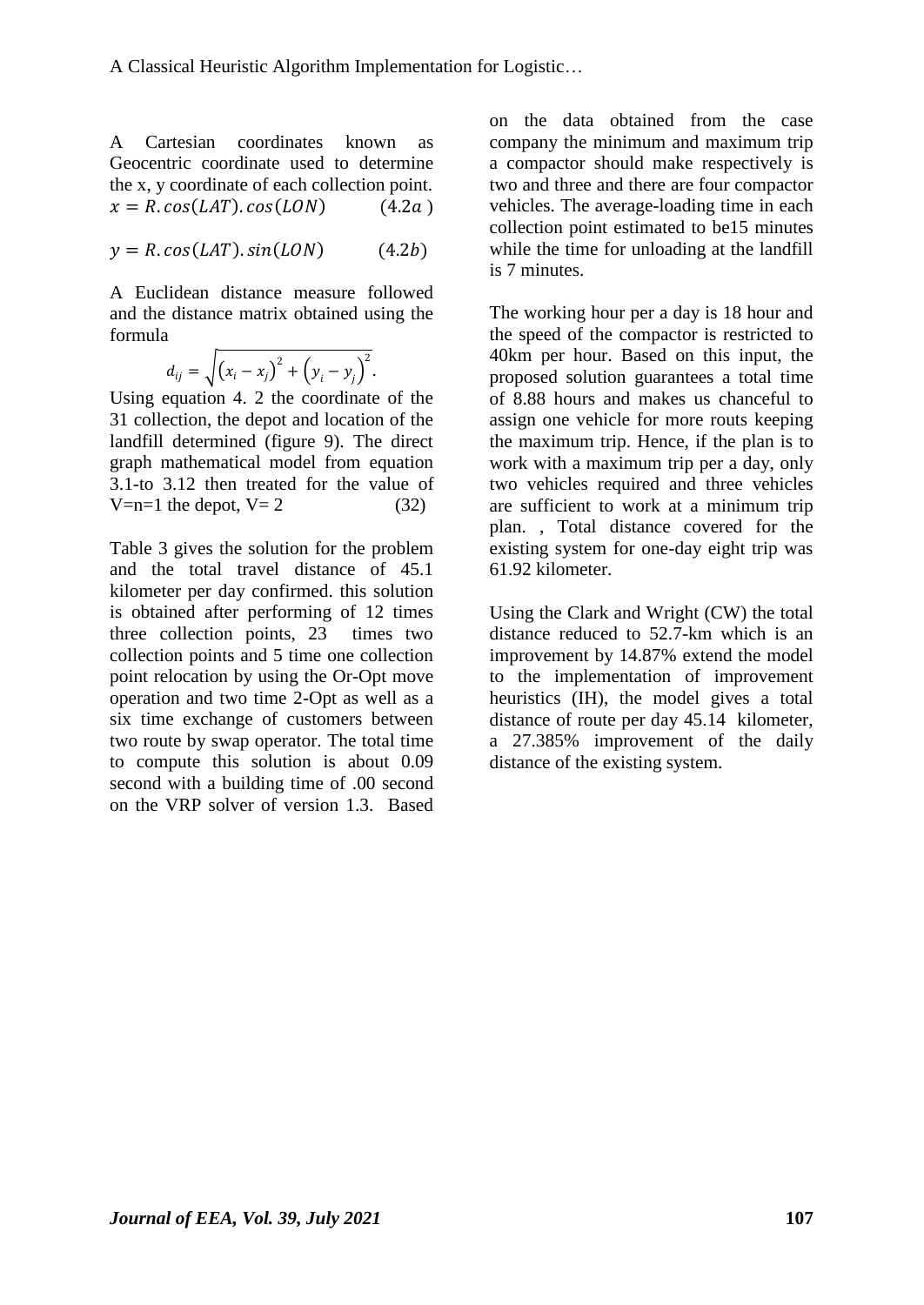### Gedefaye Achamu and Eshetie Berhan

| Instance $(A)$ | CW    | (PR)    | (Opt) | $CWVSPR$ $(\%)$ | PR VS Opt (%) |
|----------------|-------|---------|-------|-----------------|---------------|
|                |       |         |       |                 |               |
| $A-n32-k5$     | 842   | 787.08  | 784   | 6.523           | $-0.393$      |
| $A-n33-k5$     | 713   | 662.1   | 661   | 7.139           | $-0.166$      |
| $A-n33-k6$     | 775   | 735.78  | 742   | 5.061           | 0.838         |
| $A-n34-k5$     | 810.4 | 780.94  | 778   | 3.635           | $-0.378$      |
| $A-n36-k5$     | 826   | 814     | 799   | 1.489           | $-1.840$      |
| $A-n37-k5$     | 705   | 672     | 669   | 4.681           | $-0.448$      |
| $A-n37-k6$     | 975   | 950.6   | 949   | 2.503           | $-0.169$      |
| $A-n37-k6$     | 765   | 730.5   | 730   | 4.510           | $-0.068$      |
| $A-n39-k5$     | 898   | 821.7   | 822   | 8.497           | 0.036         |
| $A-n39-k6$     | 861   | 833.4   | 831   | 3.206           | $-0.289$      |
| $A-n44-k6$     | 974   | 937.8   | 937   | 3.717           | $-0.085$      |
| $A-n45-k6$     | 1005  | 946     | 944   | 5.871           | $-0.212$      |
| $A-n45-k7$     | 1200  | 1145.3  | 1146  | 4.558           | 0.061         |
| $A-n46-k7$     | 940   | 915.6   | 914   | 2.596           | $-0.175$      |
| $A-n48-k7$     | 1110  | 1074.1  | 1073  | 3.234           | $-0.103$      |
| $A-n53-k7$     | 1098  | 1011.8  | 1010  | 7.851           | $-0.178$      |
| $A-n54-k7$     | 1199  | 1169.2  | 1167  | 2.485           | $-0.189$      |
| $A-n55-k9$     | 1098  | 1075.1  | 1073  | 2.086           | $-0.196$      |
| $A-n60-k9$     | 1416  | 1354.8  | 1354  | 4.322           | $-0.059$      |
| $A-n61-k9$     | 1099  | 1035.7  | 1034  | 5.760           | $-0.164$      |
| $A-n62-k8$     | 1346  | 1289.1  | 1288  | 4.227           | $-0.085$      |
| $A-n63-k9$     | 1684  | 1617.1  | 1616  | 3.973           | $-0.068$      |
| A-n63-k10      | 1352  | 135.2   | 1314  | 2.722           | $-0.091$      |
| $A-n64-k9$     | 1489  | 1403.2  | 1401  | 5.762           | $-0.157$      |
| $A-n65-k9$     | 1230  | 1175.2  | 1174  | 4.455           | $-0.102$      |
| $A-n69-k9$     | 1206  | 1161.3  | 1159  | 3.706           | $-0.198$      |
| A-n80-k10      | 1859  | 1777.05 | 1763  | 4.408           | $-0.797$      |

## Table 1 Comparison of the model

On the other hand, there were seven routes for the existing system with route capacity of each between 61.05 and 71.69 cubic meter of solid waste, which yield a daily average of 68.19 cubic meters per a route. However, the route capacity for the proposed model varies between 91.65and

100.00 cubic meters. Based on the design capacity of the compactor's which 100cubic meter, the daily utilization of Vehicle for the existing system is 68.19 % while in the proposed model 95.466%.

| Route                       | Collection points               | $Rc(m^3)$ | <b>VU</b> | $Rd$ (km) |
|-----------------------------|---------------------------------|-----------|-----------|-----------|
|                             | $1-6-16-26-29-30-27-33$         | 97.06     | 97.06%    | 10.68     |
| $\mathcal{D}_{\mathcal{L}}$ | $1-7-9-12-10-33$                | 100       | 100%      | 8.38      |
| 3                           | $1 - 8 - 28 - 25 - 5 - 32 - 33$ | 95.02     | 95.02%    | 7.95      |
|                             | $1-14-15-23-18-2-17-22-33$      | 91.65     | 91.65%    | 8.74      |
|                             | $1-20-24-31-4-21-11-19-13-33$   | 93.60     | 93.60%    | 9.39      |
|                             | <b>Total</b>                    | 477.33    |           | 45.14     |
|                             | Average                         | 95.466    | 95.466%   | 9.028     |

Table 2 Optimal route and route utilization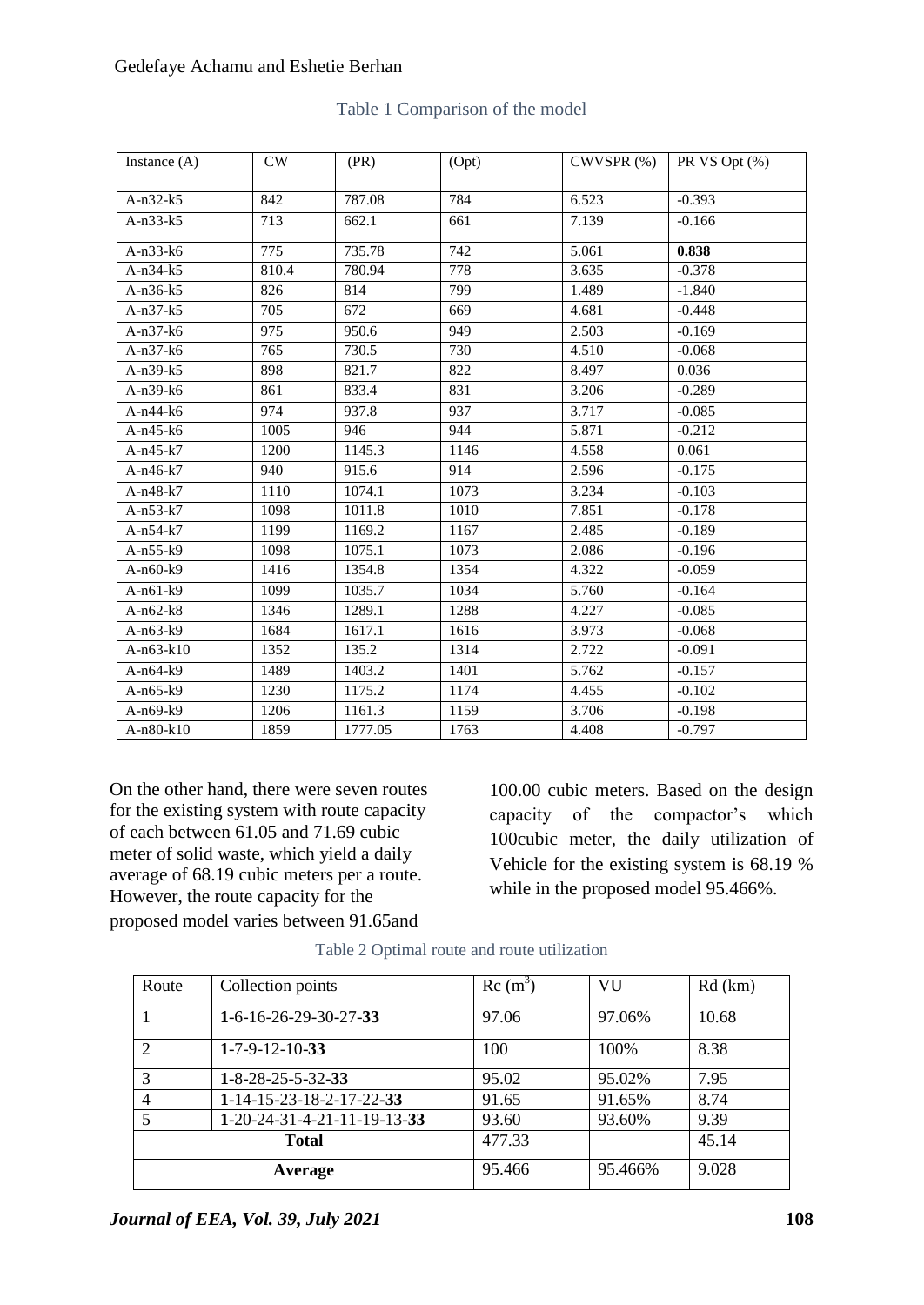A Classical Heuristic Algorithm Implementation for Logistic…



Figure 8 Distribution of the waste collection points in each sub city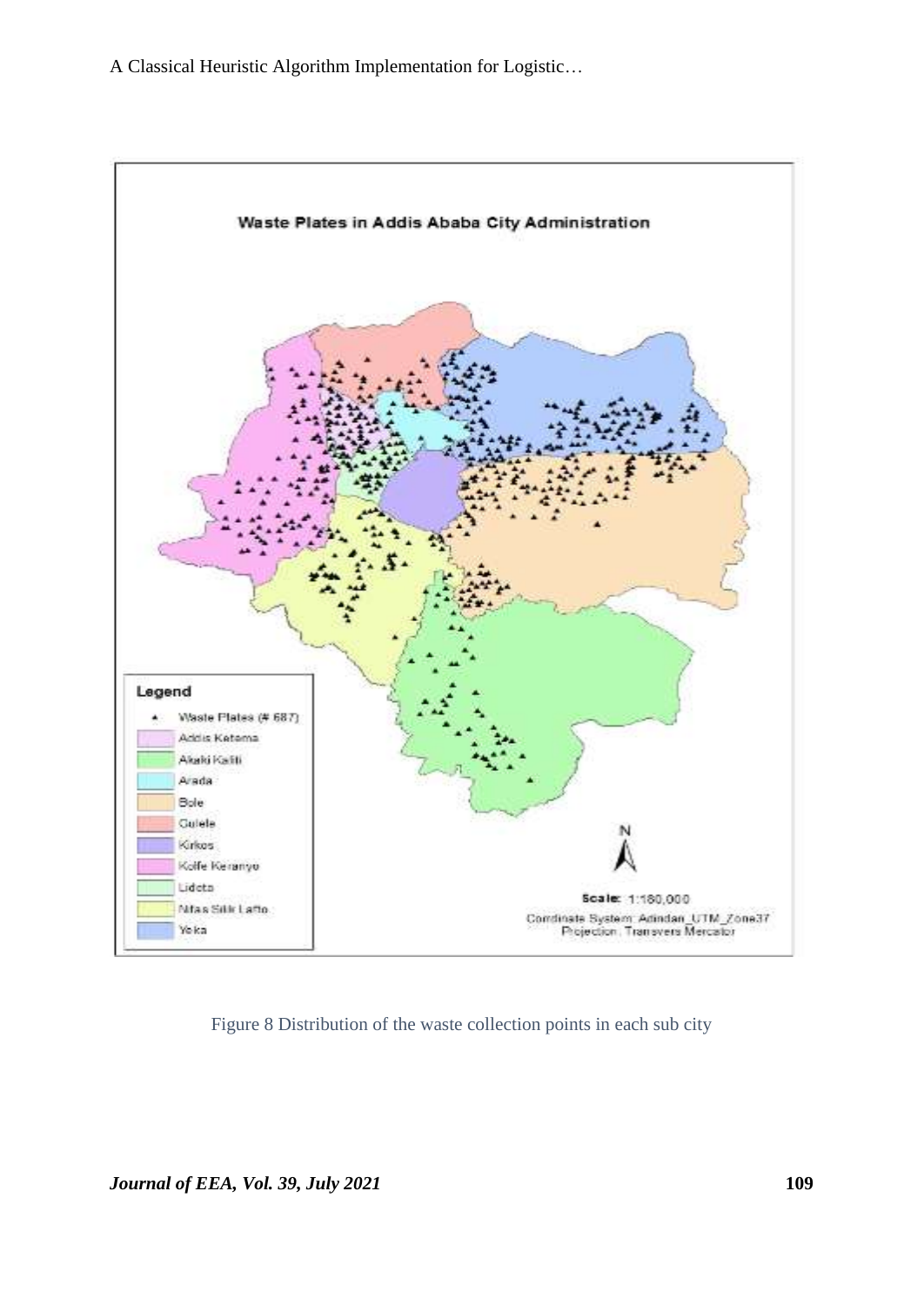







Figure 10 Final route of the waste collection problem in Arada Sub City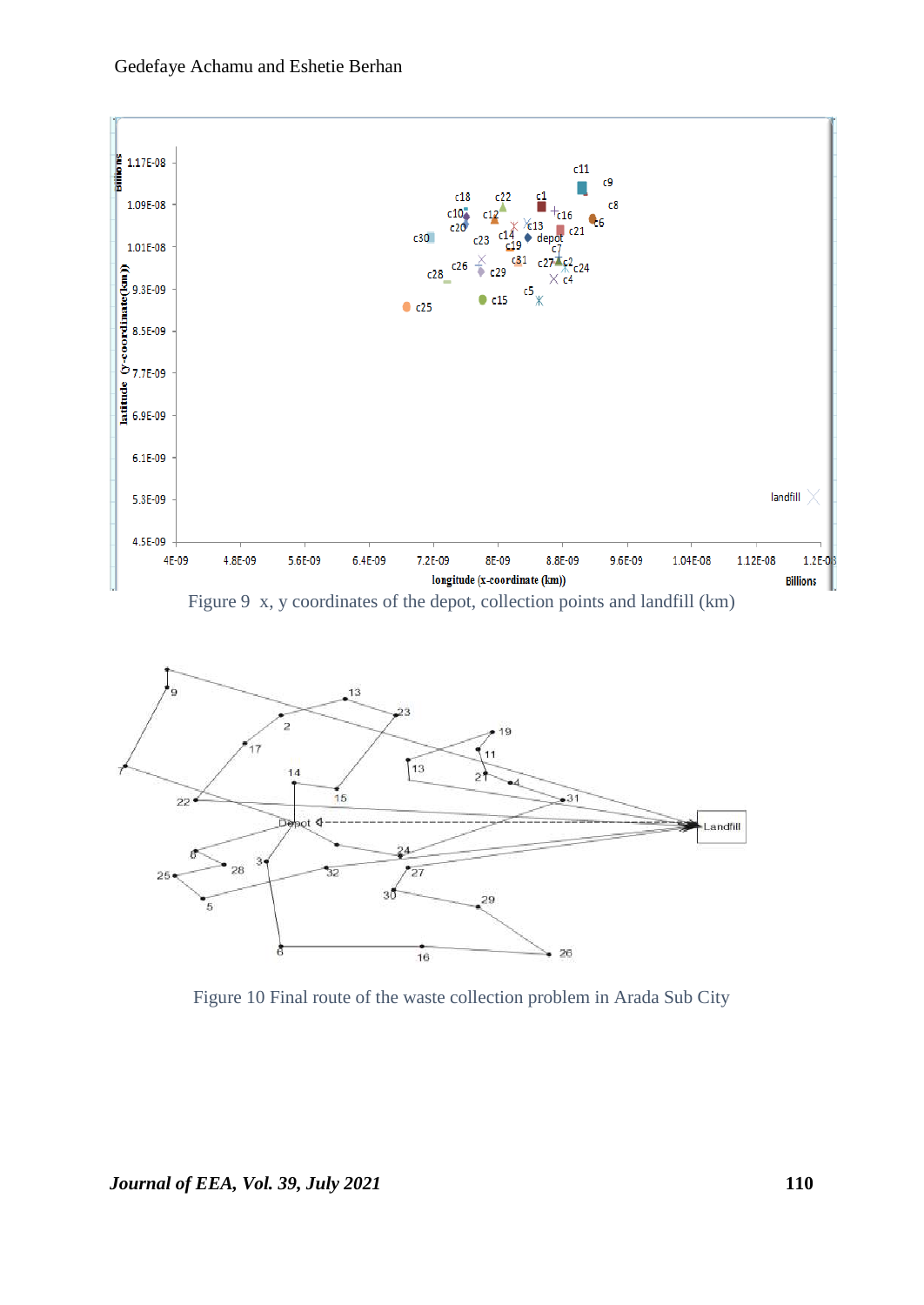## **Conclusion and Future work**

As part of a city logistic problem, the waste collection process considered as both facility location and a vehicle routing problems. The latter emphasized here and the node routing problem with a capacitated vehicle routing problem modeled using mixed integer programming to obtain an optimum distance. Bench marking problem instance used to verify the solution approach, 2-opt and Or-Opt improvement heuristics applied and a remarkable solution obtained. Based on the proposed model the distance that a collection vehicle could cover is about 16430km and guarantees a saving of about 29.45% over the existing system and the utilization of vehicle in a route increases in average from 68.19% for the existing system to 95.5 % by the model.

With the support of the result, we are on the position to conclude that classical algorithms are sufficient, if managed well, in solving problem of interest and important implication of the result however, implies the need of redesigning to case problem.

Finally, an integrated municipal solid waste management system based on multicriteria decision analysis recommended from the solid waste management perspective, more importantly considering the problem at stochastic nature with the help of deploying sophisticated metaheuristic algorithm are future interest of the problem domain.

## **REFERENCES**

**[**1] Manus Coffey & Adrian Coad, "*Collection of Municipal Solid Waste in Developing Countries", UN-Habitat*, Gutenberg Press, Malta 2010.

[2] Zhang C.-Z. Li, Y., Liu, Z.-H. X., Meng, and Du J., "Optimization of MSW collection routing system to reduce fuel consumption and

> pollutant emissions," *Nat. Environ. Pollut. Technol.*, vol. 13, 2014, pp. 177–184.

- [3] Singh G.,Gupta K, and Chaudhary S., "Solid Waste Management: Its Sources, Collection, Transportation and Recycling," Int*. J. Environ. Sci. Dev.*, vol. 5, 2014pp. 347–351.
- [4] Bhambulkar A. V. and Khedikar I. P., "Municipal Solid Waste (Msw) Collection Route for Laxmi Nagar By Geographical Information System (GIS)", International Journal of Advanced Engineering Technology Vol.II/ Issue IV, 2011, pp. 48-53
- [5] Lohri C. R., Camenzind E. J., and Zurbrügg C., "Financial sustainability in municipal solid waste management – Costs and revenues in Bahir Dar, Ethiopia," *Waste Manag.*, vol. 34, no. 2, 2014, pp. 542–552.
- [6] Chimote K. and Bhabhulkar A, "Municipal Solid Waste (MSW) Collection by GeographicalInformation System (GIS)," *IJCA Proc. Natl. Conf. Innov. Paradig. Eng. Technol. NCIPET,* 2012.
- [7] Shamshiry E., Nadi B, and Mahmud A. R., "Optimization of Municipal Solid Waste Management," International Conference on Biology, Environment and Chemistry ,IPCBEE, vol 1,2011, IASCSIT press, Singapore.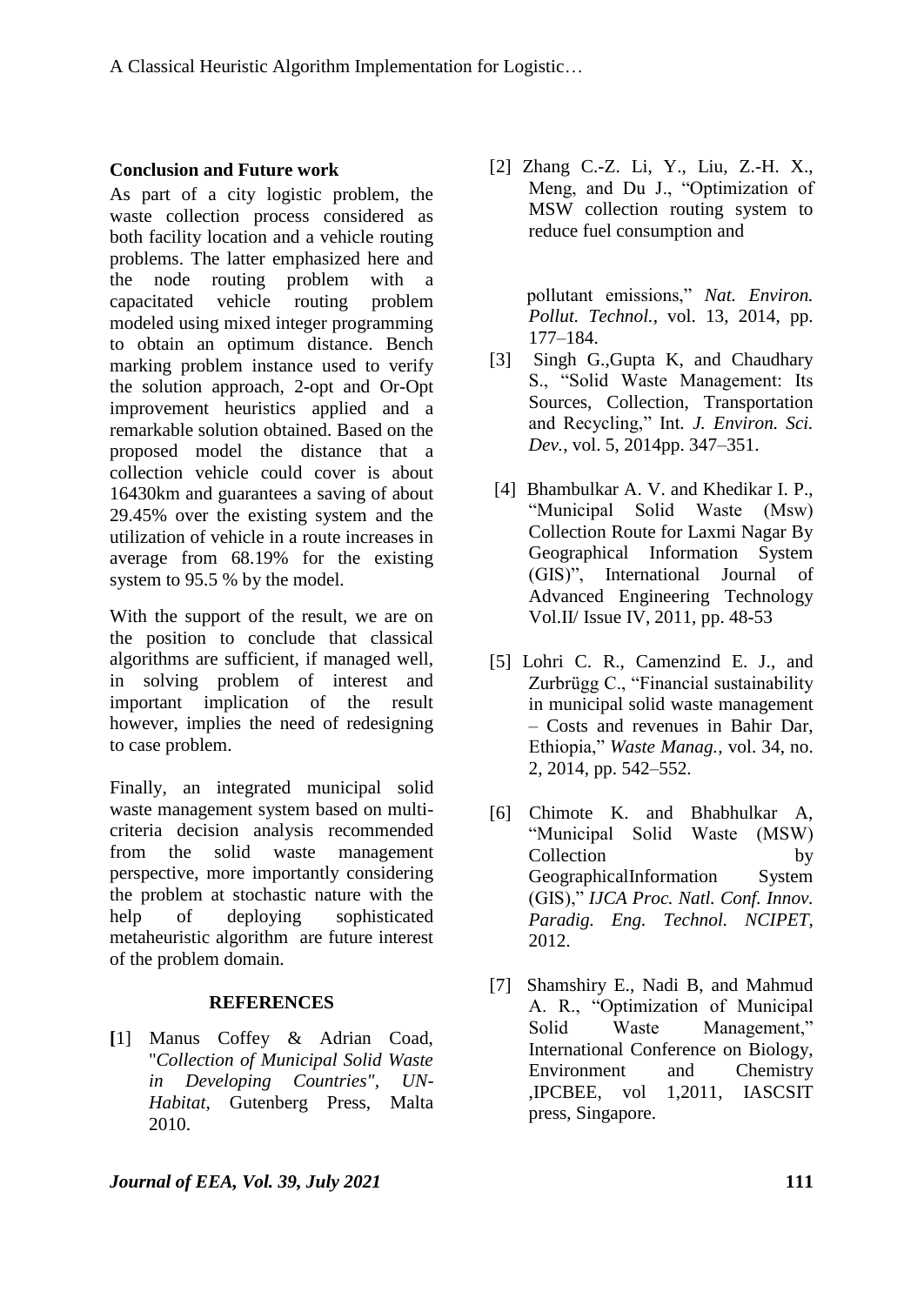Gedefaye Achamu and Eshetie Berhan

- [8] Badran M. F. and El-Haggar S. M., "Optimization of municipal solid waste management in Port Said – Egypt," *Waste Manag.*, vol. 26, no. 5, 2006, pp. 534–545,
- [9] Kahebo M.,Mushi A.,Mununi A., "Optimization of Municipal Solid Waste Management Problem with Composting Plants: The case of Ilala Municipality," 2013
- [10] Omer Apaydin, "Route optimization for solid waste collection: Trabzon (Turkey) case study." Global Nest Journal, Vol. 9, no. 1, 2007, pp 6-11.
- [11]. Buhrkal K,Larsen A., and Ropke S, "The Waste Collection Vehicle Routing Problem with Time Windows in a City Logistics Context," *Procedia - Soc. Behav. Sci.*, vol. 39, 2012, pp. 241–254,
- [12] Hoffman K. L., "Combinatorial optimization: Current successes and directions for the future," *J. Comput. Appl. Math.*, vol. 124, no. 1, 2000, pp. 341–360,
- [13] Acharya S., "Vehicle Routing and Scheduling Problems with time window constraints – Optimization Based Models, Int.Jr.of Mathematical Sciences & Applications, vol.3,no.1,2013.
- [14] Baldacci R., Battarra M., and Vigo D., "Routing a Heterogeneous Fleet of Vehicles," in *The Vehicle Routing Problem: Latest Advances and New Challenges*, B. Golden, S. Raghavan, and E. Wasil, Eds. Boston, MA: Springer US, 2008, pp. 3–27.
- [15]. Hemmelmayr V, Doerner K. F., Hartl R. F, and Rath S., "A heuristic solution method for node routing based solid waste collection

problems," *J. Heuristics*, vol. 19, no. 2, pp. 129–156, Apr. 2013,

- [16] Han H. and Ponce-Cueto E., "Waste Collection Vehicle Routing Problem: A Literature Review," *PROMET - Traffic Transportation*, vol. 27, 2015,.
- [17]. Kahebo M, Mujuni E , and Mushi A, "Optimization of Municipal Solid Waste Management Problem with Composting Plants: The case of Ilala Municipality," p. 5, 2013.
- [18]. Morrissey A. J. and Browne J., "Waste management models and their application to sustainable waste management," *Waste Manag.*, vol. 24, no. 3, 2004, pp. 297–308
- [19]. Beltrami E.J. and Bodin L.D, "Networks and Vehicle Routing for Municipal Waste Collection",*Networks,* vol. 4, no. 1, 1974, pp. 65-94.
- [20]. Hsieh Hsin-Neng and Ho Kuo-Hua, "Optimization of solid waste disposal system by linear programming technique," *J. Resour. Manag. Technol.*, vol. 21, no. 4, 1993, pp. 194-201.
- [21]. Movassaghi K. K., "Optimally in a waste management system," *J. Resour. Manag. Technol.*, vol. 21, no. 4, 1993, pp. 184–193.
- [22]. Daskalopoulos E, Badr O, and Probert S. D., "An integrated approach to municipal solid waste management," *Resour. Conserv. Recycl.*, vol. 24, no. 1, pp. 33–50, Oct. 1998, doi: 10.1016/S0921- 3449(98)00031-7.
- [23] Fiorucci P, Minciardi R., Robba M, and Sacile R., "Solid waste management in urban areas: Development and application of a decision support system," *Resour.*